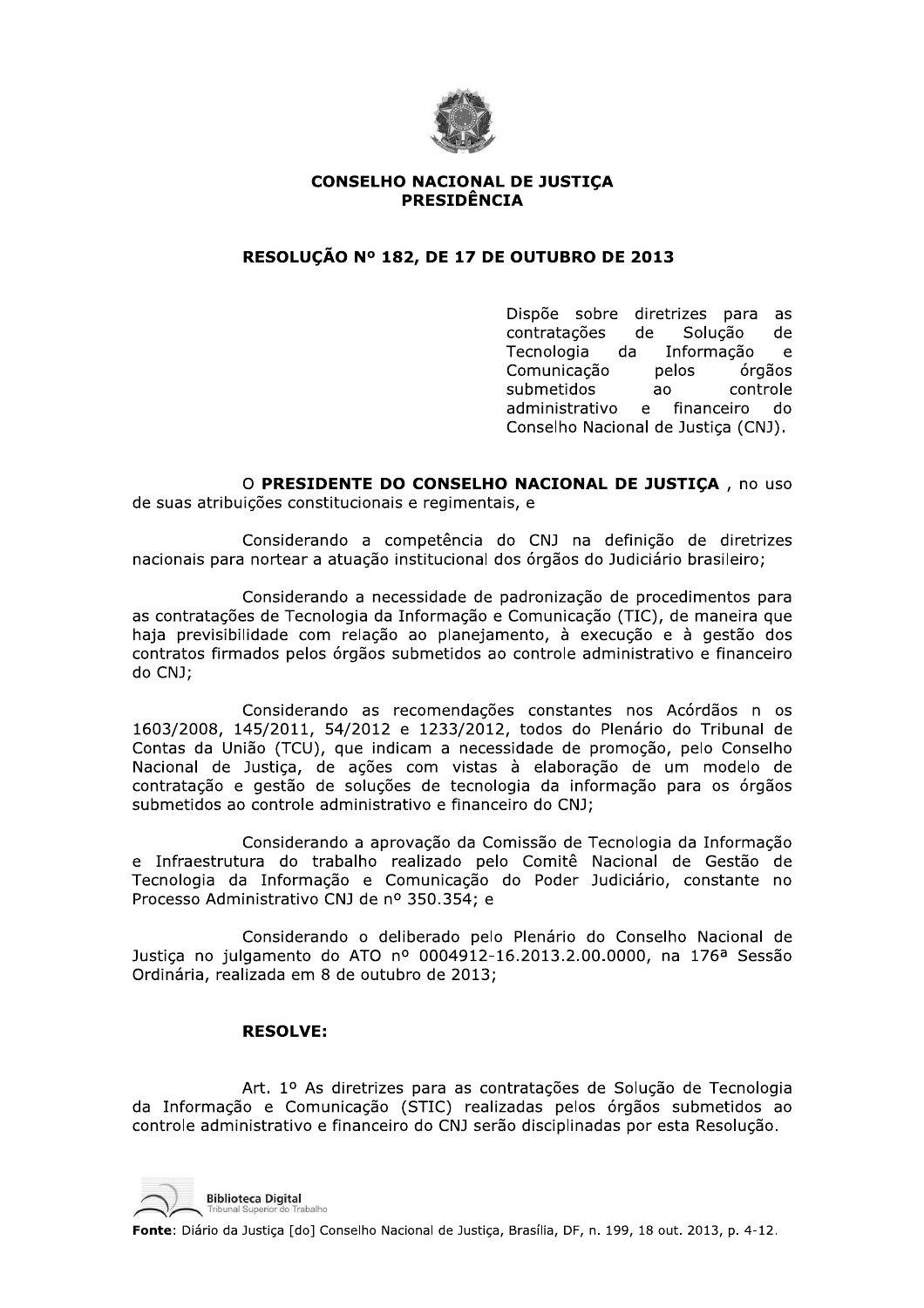# **CAPÍTULO I DAS DISPOSICÕES INICIAIS**

Art. 2º Para fins desta Resolução, considera-se:

I - Análise de Riscos: documento que contém a descrição, a análise e o tratamento dos riscos e ameaças que possam vir a comprometer o sucesso de todo o Ciclo de Vida da Contratação;

II - Análise de Viabilidade da Contratação: documento que demonstra a viabilidade funcional de negócio e técnica da contratação, levando-se em conta os aspectos de eficácia, eficiência, economicidade e padronização;

III - Área Demandante da Solução: unidade do órgão que demanda uma Solução de Tecnologia da Informação e Comunicação;

IV - Área de Tecnologia da Informação e Comunicação: unidade do órgão responsável por gerir a Tecnologia da Informação e Comunicação;

V - Área Administrativa: unidade do órgão responsável pela execução dos atos administrativos e por apoiar e orientar as áreas Demandante e de Tecnologia da Informação e Comunicação no que se refere aos aspectos administrativos da contratação;

VI - Aspectos Funcionais da Solução: conjunto de requisitos (funcionalidades) relevantes, vinculados aos objetivos de negócio e ligados diretamente às reais necessidades dos usuários finais, que deverão compor a Solução de Tecnologia da Informação e Comunicação desejada;

VII - Aspectos Técnicos da Solução: conjunto de requisitos tecnológicos a serem observados na contratação da Solução de Tecnologia da Informação e Comunicação, necessários para garantir o pleno atendimento das funcionalidades requeridas pela Área Demandante, tais como: de especificações técnicas do produto; de implementação e continuidade da solução em caso de falhas; de desempenho; de disponibilidade; de qualidade; dentre outros requisitos pertinentes;

VIII - Aspectos Administrativos da Contratação: conjunto de orientações administrativas a serem sugeridas para a contratação da Solução de Tecnologia da Informação e Comunicação, tais como: natureza, forma de adjudicação e parcelamento do objeto, seleção do fornecedor, habilitação técnica, pesquisa e aceitabilidade de preços, classificação orçamentária, recebimento, pagamento e sancões, aderência às normas, diretrizes e obrigações contratuais, entre outras orientações pertinentes:

IX - Ciclo de Vida da Contratação: conjunto de fases e etapas necessárias para se adquirir um bem e/ou contratar um servico, contemplando o planejamento, a execução, a avaliação e o encerramento do contrato;

X - Documento de Oficialização da Demanda: documento que contém o detalhamento da necessidade da Área Demandante da Solução de Tecnologia da Informação e Comunicação a ser contratada;

XI - Equipe de Apoio à Contratação: equipe responsável por subsidiar a Área de Licitações em suas dúvidas, respostas aos questionamentos, recursos e impugnações, bem como na análise e julgamento das propostas das licitantes;

XII - Equipe de Gestão da Contratação: equipe composta pelo Gestor do Contrato, responsável por gerir a execução contratual e, sempre que possível e necessário, pelos Fiscais Demandante, Técnico e Administrativo, responsáveis por fiscalizar a execução contratual, consoante às atribuições regulamentares:

a) Fiscal Demandante do Contrato: servidor representante da Área Demandante da Solução de Tecnologia da Informação e Comunicação, indicado pela respectiva autoridade competente para fiscalizar o contrato quanto aos aspectos funcionais da solução;

b) Fiscal Técnico do Contrato: servidor representante da Área de Tecnologia da Informação e Comunicação, indicado pela respectiva autoridade competente para fiscalizar o contrato quanto aos aspectos técnicos da solução;

c) Fiscal Administrativo do Contrato: servidor representante da Área

**Biblioteca Digital**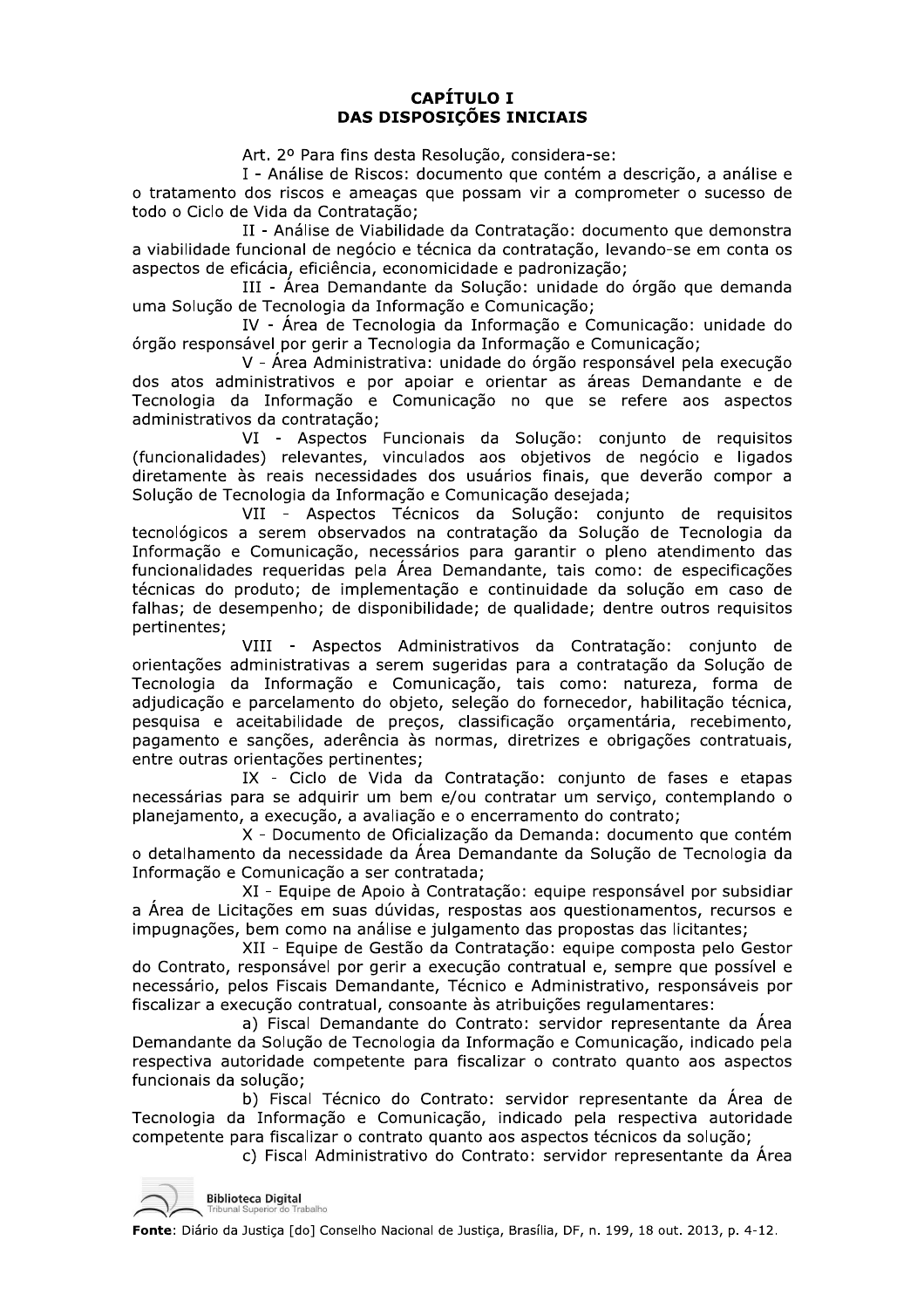Administrativa, indicado pela respectiva autoridade competente para fiscalizar o contrato quanto aos aspectos administrativos da execução, especialmente os referentes ao recebimento, pagamento, sanções, aderência às normas, diretrizes e obrigações contratuais.

XIII - Equipe de Planejamento da Contratação: equipe envolvida no planejamento da contratação responsável por auxiliar a Área Demandante da Solução de Tecnologia da Informação e Comunicação, composta, sempre que possível e necessário, por:

Integrante Demandante: servidor representante da Área  $a)$ Demandante da Solução de Tecnologia da Informação e Comunicação indicado pela respectiva autoridade competente, responsável pelos aspectos funcionais da solução a ser contratada, e pela condução dos trabalhos da equipe de planejamento;

b) Integrante Técnico: servidor representante da Área de Tecnologia da Informação e Comunicação indicado pela respectiva autoridade competente, responsável pelos aspectos técnicos da solução a ser contratada;

c) Integrante Administrativo: servidor representante da Área Administrativa indicado pela respectiva autoridade competente, responsável por apoiar e orientar os integrantes das áreas Demandante e de Tecnologia da Informação e Comunicação nos aspectos administrativos da contratação;

XIV - Estratégia para a Contratação: documento que contém as informações necessárias e suficientes para subsidiar as decisões das demais áreas do órgão envolvidas no processo administrativo de contratação;

XV - Gestão: conjunto de atividades superiores de planejamento, coordenação, supervisão e controle que visam a garantir o atendimento dos objetivos do órgão;

XVI - Gestor do Contrato: servidor com atribuições gerenciais, técnicas ou operacionais relacionadas ao processo de gestão do contrato, indicado por autoridade competente do órgão;

XVII - Ordem de Fornecimento de Bens ou de Servico: documento utilizado para solicitar à empresa contratada o fornecimento de bens e/ou a prestação de serviços;

XVIII - Planejamento Estratégico Institucional (PEI): instrumento que define os objetivos, as estratégias e os indicadores de desempenho a serem alcancados pelo órgão em um período determinado;

XIX - Planejamento Estratégico de Tecnologia da Informação e Comunicação (PETIC): instrumento que declara as iniciativas estratégicas da Área de Tecnologia da Informação e Comunicação que deverão ser executadas em um período determinado, em harmonia com os objetivos estratégicos do órgão;

XX - Plano Diretor de Tecnologia da Informação e Comunicação (PDTIC): instrumento de diagnóstico, planejamento e gestão de pessoas, de processos e de Tecnologia da Informação e Comunicação, que visa a atender as necessidades de tecnologia de informação e de comunicação de um órgão em um período determinado;

XXI - Plano de Contratações de STIC: conjunto de contratações de Solução de Tecnologia da Informação e Comunicação a serem executadas com base no PDTIC do órgão;

XXII - Plano de Trabalho: documento elaborado quando o objeto da contratação consignar a previsão de cessão de mão de obra da empresa contratada de forma exclusiva e nas dependências do órgão contratante;

XXIII - Preposto: funcionário representante da empresa contratada, responsável por acompanhar a execução do contrato e atuar como interlocutor principal junto ao órgão contratante, incumbido de receber, diligenciar, encaminhar e responder as questões técnicas, legais e administrativas referentes ao andamento contratual:

XXIV - Processo Administrativo de Contratação: Conjunto de todos os artefatos e documentos produzidos durante todo o ciclo de vida de uma

**Biblioteca Digital** Trabalho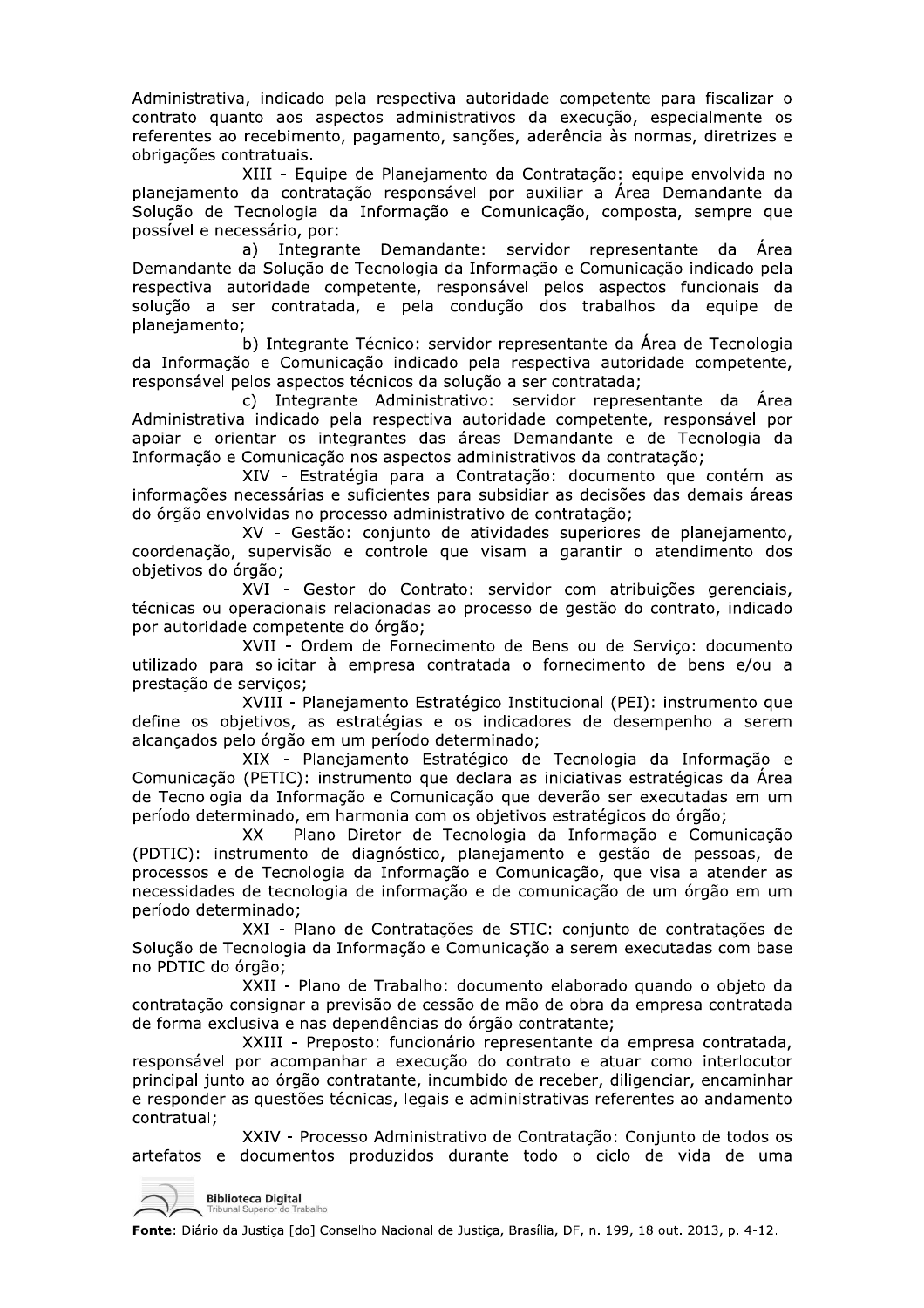contratação;

XXV - Requisitos: conjunto de especificações funcionais de negócio e técnicas necessárias para se definir a Solução de Tecnologia da Informação e Comunicação a ser contratada;

XXVI - Solução de Tecnologia da Informação e Comunicação: composta por bens e/ou serviços de Tecnologia da Informação e Comunicação que se integram para o alcance dos resultados pretendidos com a contratação, de modo a atender à necessidade que a desencadeou; e

XXVII - Sustentação do Contrato: documento que contém as informações necessárias para garantir a continuidade do negócio durante e posteriormente à implantação da Solução de Tecnologia da Informação e Comunicação, bem como após o encerramento do contrato.

#### **CAPÍTULO II** DAS ATRIBUIÇÕES DOS INTEGRANTES DEMANDANTE, TÉCNICO E ADMINISTRATIVO.

Art. 3º São atribuições do Integrante Demandante definir, sempre que possível e necessário, os requisitos:

I - de negócio, que independem de características tecnológicas, bem como os aspectos funcionais da Solução de Tecnologia da Informação e Comunicação, limitados àqueles indispensáveis ao atendimento das necessidades reais do órgão;

II - de capacitação, que definem a necessidade de treinamento, número de participantes, carga horária, materiais didáticos, entre outros pertinentes;

III - legais, que definem as normas com as quais a Solução de Tecnologia da Informação e Comunicação deverá estar em conformidade; IV - de manutenção, que independem de configuração tecnológica e que definem a necessidade de serviços complementares, tais como de manutenção preventiva, corretiva, adaptativa e evolutiva da solução;

V - temporais, que definem os prazos de entrega dos bens e/ou do início e encerramento dos serviços a serem contratados;

VI - de segurança da informação, juntamente com o Integrante Técnico; e

VII - sociais, ambientais e culturais, que definem requisitos que a solução deverá atender para estar em conformidade com os costumes, os idiomas e o meio ambiente, entre outros pertinentes.

§ 1º O Integrante Demandante deverá apresentar justificativa quando não for possível definir os requisitos exigidos neste artigo.

§ 2º Além dos requisitos exigidos nos incisos deste artigo, cabe ao Integrante Demandante a coordenação dos trabalhos necessários para a efetiva concretização da demanda de Solução de Tecnologia da Informação e Comunicação.

Art. 4º São atribuições do Integrante Técnico especificar, em conformidade com os requisitos estabelecidos no art. 3º, sempre que possível e necessário, os seguintes requisitos tecnológicos, entre outros pertinentes:

I - de arquitetura tecnológica, composta de hardware, software, padrões de interoperabilidade e de acessibilidade, linguagens de programação e interfaces;

II - do projeto de implantação da Solução de Tecnologia da Informação e Comunicação que definem, inclusive, a disponibilização da solução em ambiente de produção;

III - de garantia e manutenção, que definem a forma como será

**Biblioteca Digital**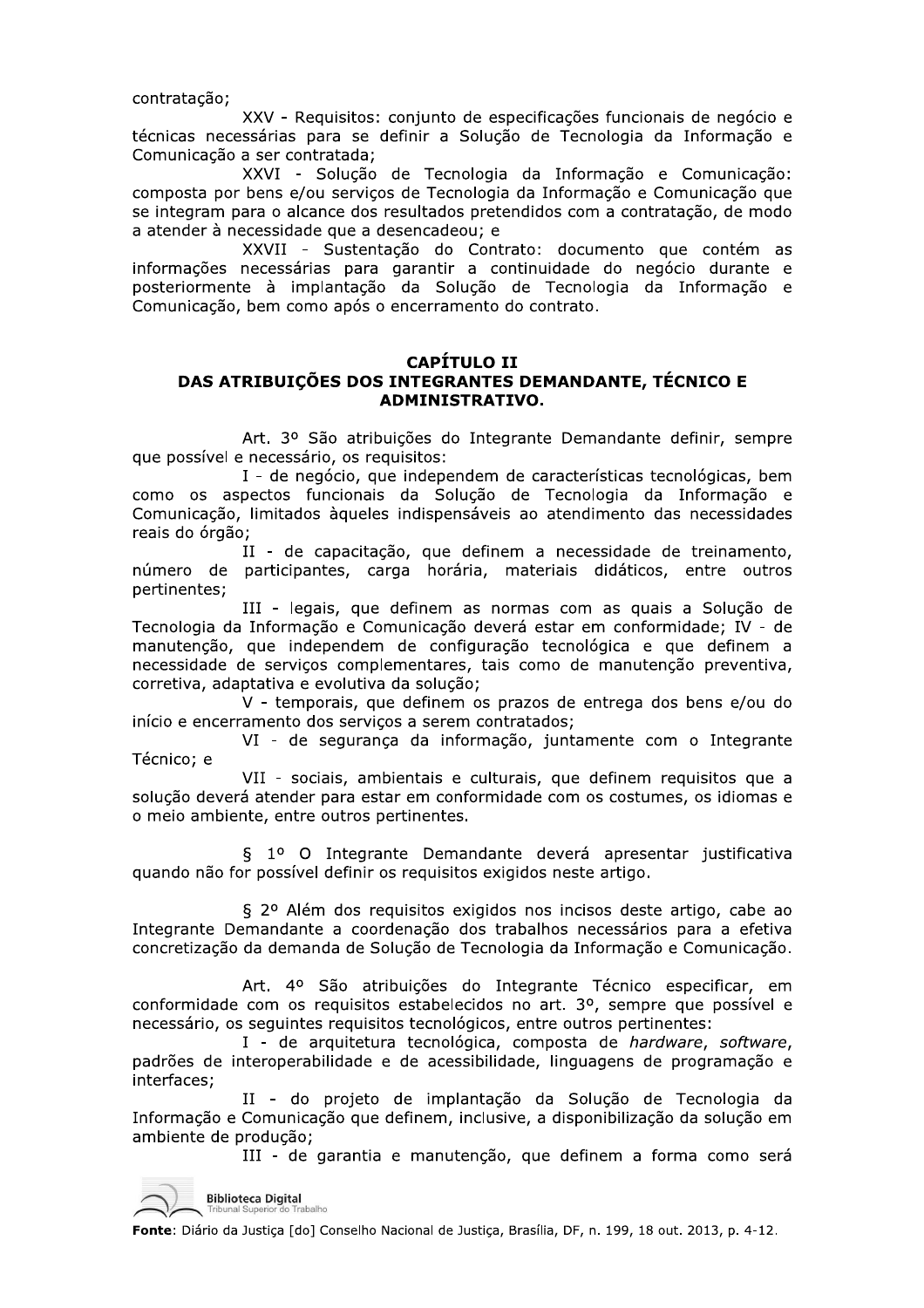conduzida a manutenção e a comunicação entre as partes envolvidas na contratacão:

IV - de capacitação, que definem o ambiente tecnológico dos treinamentos, os perfis dos instrutores e o conteúdo técnico;

V - de experiência profissional da equipe que projetará, implantará e manterá a Solução de Tecnologia da Informação e Comunicação, que definem a natureza da experiência profissional exigida e as respectivas formas de comprovação;

VI - de formação da equipe que projetará, implantará e manterá a Solução de Tecnologia da Informação e Comunicação, tais como cursos acadêmicos, técnicos e as respectivas formas de comprovação;

VII - de metodologia de trabalho; e

VIII - de segurança sob o ponto de vista técnico.

Parágrafo único. O Integrante Técnico deverá apresentar justificativa quando não for possível definir os requisitos exigidos neste artigo.

Art. 5º O Integrante Administrativo deverá verificar se os aspectos administrativos da contratação constam nos documentos produzidos durante as fases do planejamento, os quais fundamentarão as decisões das demais áreas do órgão envolvidas no processo administrativo de contratação.

Parágrafo único. O Integrante Administrativo deverá informar aos integrantes das áreas Demandante e de Tecnologia da Informação e Comunicação quando não constarem nos documentos as devidas informações.

## **CAPÍTULO III** DO PLANO E PLANEJAMENTO DAS CONTRATAÇÕES

Art. 6º As contratações deverão ser precedidas de planejamento elaborado em harmonia com o Planejamento Estratégico Institucional (PEI) ou Planejamento Estratégico de Tecnologia da Informação e Comunicação (PETIC) do órgão, alinhados com o Planejamento Estratégico do Poder Judiciário.

Art. 7º O Plano de Contratações de STIC do órgão deverá ser elaborado no exercício anterior ao ano de sua execução, pela Área de Tecnologia da Informação e Comunicação, em harmonia com o seu Plano Diretor de Tecnologia da Informação e Comunicação (PDTIC), de modo a incluir todas as contratações necessárias ao alcance dos objetivos estabelecidos nos planejamentos do órgão e de TIC.

§ 1º O Plano de Contratações de STIC deverá ser submetido até o dia 30 (trinta) de novembro de cada ano à autoridade competente do órgão que deliberará sobre as ações e os investimentos em Tecnologia da Informação e Comunicação a serem realizados.

§ 2º O Plano de Contratações de STIC deverá ser revisado periodicamente e compreender as novas contratações pretendidas.

§ 3º O acompanhamento e o controle da execução do Plano de Contratações de STIC ficarão sob a responsabilidade da Área de Tecnologia da Informação e Comunicação e da Área Administrativa do órgão, que deverão instrumentalizar tal procedimento.

> § 4º O Plano de Contratações de STIC deverá conter, no mínimo: I - indicação das unidades demandantes por Solução de Tecnologia

**Biblioteca Digital**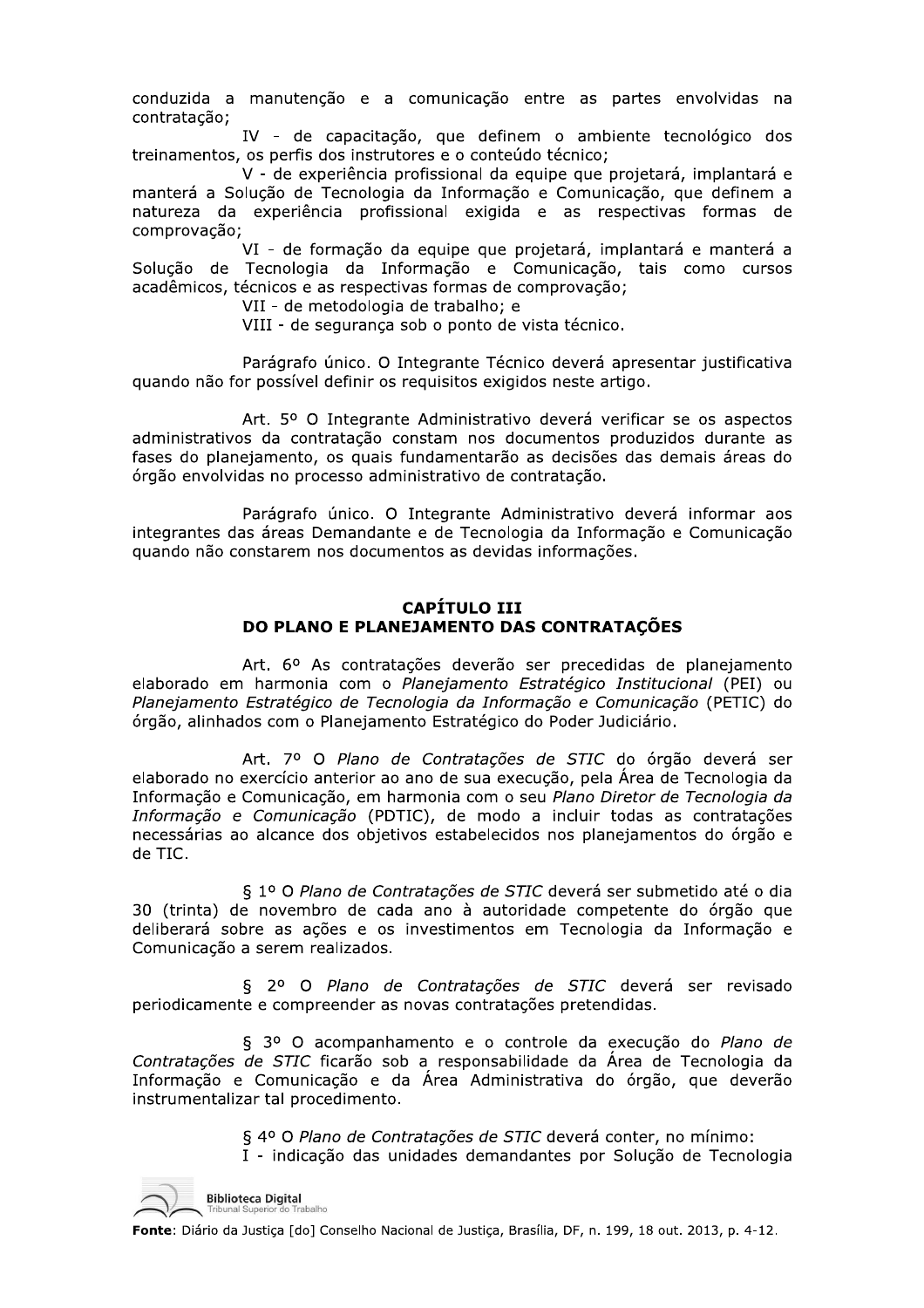da Informação e Comunicação para o ano vindouro;

II - prazos de entrega dos Estudos Preliminares da STIC e dos Projetos Básicos ou Termos de Referência de cada uma das contratações pretendidas;

III - indicação da fonte de recurso de acordo com a proposta orçamentária do órgão.

Art. 8º O planejamento das contratações de Solução de Tecnologia da Informação e Comunicação deverá ser composto por duas fases:

I - elaboração dos Estudos Preliminares da STIC; e

II - elaboração do Projeto Básico ou Termo de Referência.

Art. 9º Nos casos de terceirização de atividades executadas mediante cessão de mão de obra, o órgão deverá prever no planejamento da contratação, Plano de Trabalho, que deverá ser elaborado antes do Projeto Básico ou do Termo de Referência.

Parágrafo único. O Plano de Trabalho, documento devidamente aprovado pela autoridade competente do órgão, deverá demonstrar o benefício da contratação pretendida e conter, no mínimo:

I - o objeto a ser contratado;

II - a identificação da Equipe de Planejamento da Contratação;

III - a necessidade, justificativa e valor estimado da contratação da Solucão de Tecnologia da Informação e Comunicação;

IV - a relação entre a demanda prevista e a quantidade de serviço a ser contratada; e

V - o demonstrativo de resultados a serem alcancados em termos de economicidade e de melhor aproveitamento dos recursos humanos, materiais ou financeiros disponíveis.

Art. 10. Não poderão ser objeto de contratação de Solução de Tecnologia da Informação e Comunicação:

I - mais de uma solução em um único contrato; e

II - gestão de processos de Tecnologia da Informação e Comunicação, incluindo segurança da informação.

§ 1º O suporte técnico aos processos de planejamento e avaliação da qualidade da Solução de Tecnologia da Informação e Comunicação poderá ser objeto de contratação, desde que sob a supervisão exclusiva de servidores do órgão.

§ 2º A empresa contratada que provê a Solução de Tecnologia da Informação e Comunicação não poderá ser a mesma que avalia, mensura ou fiscaliza o objeto da contratação.

Art. 11 É vedado nas contratações:

I - estabelecer vínculo de subordinação com funcionários da empresa contratada;

II - indicar pessoas para compor o quadro funcional da empresa contratada;

III - reembolsar despesas com transporte, viagens, hospedagem e outros custos operacionais, que deverão ser de exclusiva responsabilidade da empresa contratada, exceto quando indicadas, no Projeto Básico ou no Termo de Referência:

IV - prever exigências em edital que constituam intervenção indevida da Administração na gestão interna dos fornecedores; e

V - prever exigências em edital para que os fornecedores

**Biblioteca Digital**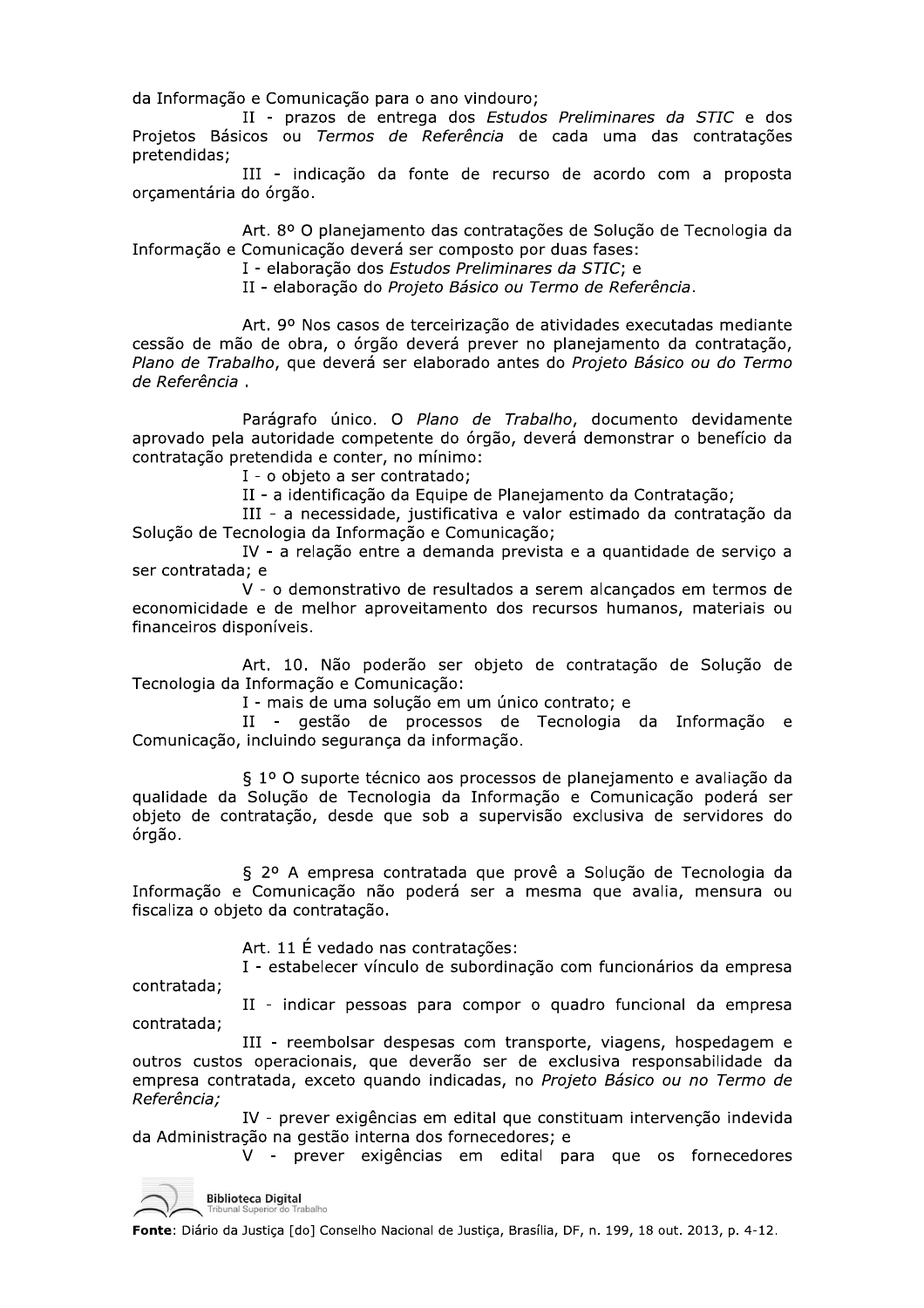apresentem, em seus quadros, previamente à assinatura do contrato, documentação de funcionários com o objetivo de aferir a qualificação técnica ou a formação da equipe que prestará os serviços contratados.

## **CAPÍTULO IV** DA ELABORAÇÃO DOS ESTUDOS PRELIMINARES DE STIC

Art. 12 A execução da fase de Elaboração dos Estudos Preliminares da STIC é obrigatória independentemente do tipo de contratação, inclusive nos casos de:

I - inexigibilidade:

II - dispensa de licitação ou licitação dispensada;

III - criação ou adesão à ata de registro de preços;

IV - contratações com uso de recursos financeiros de organismos internacionais; e

V - termos de cooperação, convênios e documentos afins com uso de recursos financeiros de instituições nacionais.

§ 1º Os Estudos Preliminares da STIC deverão contemplar as seguintes etapas:

I - Análise de Viabilidade da Contratação;

II - Sustentação do Contrato;

III - Estratégia para a Contratação; e

IV - Análise de Riscos.

§ 2º Os documentos resultantes das etapas elencadas nos incisos do § 1º poderão ser consolidados em um único documento.

§ 3º Os documentos relacionados nos incisos II, III e IV do § 1º deste artigo não são obrigatórios para as contratações ou prorrogações, cuja estimativa de preços seja inferior ao disposto no art. 23, inciso II, alínea "a", da Lei nº 8.666, de 21 de junho de 1993.

§ 4º A fase dos Estudos Preliminares da STIC terá início com a elaboracão do Documento de Oficializacão da Demanda (DOD) pela Área Demandante e com o recebimento desse documento pela Área de Tecnologia da Informação e Comunicação.

§ 5º O Documento de Oficialização da Demanda deverá conter, no mínimo:

I - necessidade da solicitação, com a descrição sucinta da Solução de Tecnologia da Informação e Comunicação pretendida, bem como o alinhamento entre a demanda e o Planejamento Estratégico Institucional ou Planejamento Estratégico de Tecnologia da Informação e Comunicação do órgão;

II - explicitação da motivação e o demonstrativo de resultados a serem alcançados com a solução: e

III - indicação do Integrante Demandante para a composição da Equipe de Planejamento da Contratação.

§ 6º A Área de Tecnologia da Informação e Comunicação indicará o Integrante Técnico para a composição da Equipe de Planejamento da Contratação após o recebimento do Documento de Oficialização da Demanda

§ 7º O Documento de Oficialização da Demanda será encaminhado à autoridade competente da Área Administrativa que deverá:

I - autuar processo administrativo de contratação;

**Biblioteca Digital**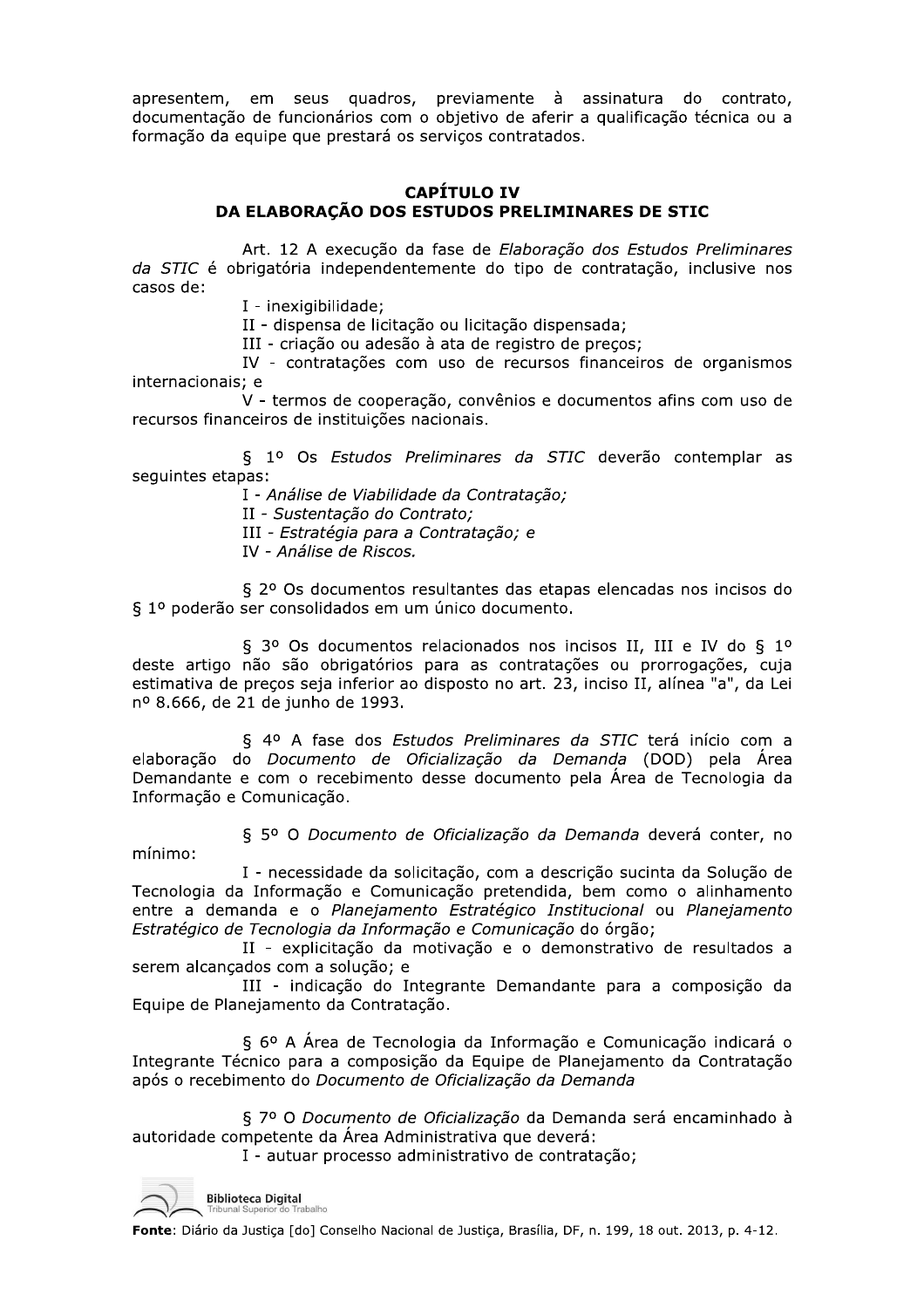II - verificar se a demanda esta incluída no roi de contra II - verificar se a demanda está incluída no rol de contratações<br>previstas e aprovadas no *Plano de Contratações de STIC*, e caso <u>não</u> esteja, o<br>*Documento de Oficialização da Demanda* deverá ser submetido à autoridade<br>co II - verificar se a<br>previstas e aprovadas no Plano<br>Documento de Oficialização da<br>competente do órgão para deliber<br>III - indicar o Integ<br>de Planejamento da Contratação;<br>IV - instituir a Equipe<br>Preliminares da STIC necessári previstas e aprovadas no Plano de Contratações de STIC, e caso não esteja, o Documento de Oficialização da Demanda devera ser submetido a autorio II - verificar se a demanda está incluída no rol de contratações<br>previstas e aprovadas no *Plano de Contratações de STIC*, e caso <u>não</u> esteja, o<br>*Documento de Oficialização da Demanda* deverá ser submetido à autoridade<br>co II - verificar se a deman<br>
evistas e aprovadas no *Plano de Con*<br>
ocumento de Oficialização da Deman<br>
mpetente do órgão para deliberação;<br>
III - indicar o Integrante Ac<br>
Planejamento da Contratação;<br>
IV - instituir a Equip a deliberação; demanda está incluída no rol de cor<br>*le Contratações de STIC*, e caso <u>não</u><br>De*manda* deverá ser submetido à a<br>ção;<br>ante Administrativo para a composição<br>e:<br>de Planejamento da Contratação.<br>de Planejamento deverá elaborar o II - verificar se a demanda está incluída no rol de contratações<br>previstas e aprovadas no *Plano de Contratações de STIC*, e caso <u>não</u> esteja, o<br>Documento de Oficialização da Demanda deverá ser submetido à autoridade<br>comp II - verificar se a demanda está incluída no<br>aprovadas no *Plano de Contratações de STIC*, e<br>de *Oficialização da Demanda* deverá ser subr<br>lo órgão para deliberação;<br>III - indicar o Integrante Administrativo para a c<br>nto d

111 - Indicar o Integrante Administra de Planejamento da Contratação; e

IV - instituir à Équipe de Planejamento da Contratação.

Art. I*s* A Equipe de Planejamento devera elaborar os *Estudos* Preliminares da S*T*LC necessarios para assegurar a viabilidade da contratação, bem como o Projeto Básico ou o Termo de Referência.

Provadas no *Plano de Contratações de STIC*,<br>
de *Oficialização da Demanda* deverá ser su<br>
do órgão para deliberação;<br>
III - indicar o Integrante Administrativo para a<br>
mento da Contratação;<br>
IV - instituir a Equipe de Pla e *Oficialização da Demanda* deverá<br>
e *Oficialização da Demanda* deverá<br>
il - indicar o Integrante Administrativo<br>
to da Contratação;<br>
El - instituir a Equipe de Planejamento<br>
Art. 13 A Equipe de Planejamento<br>
a STIC nece Í.  $\S$   $1^\circ$  A documentação gerada na fase dos *Estudos Preliminares da* STIC, bem como o *Projeto Basico ou Termo de Referencia*, deverao ser elabora Freliminares da STIC necessários para assegurar a viabilidade da contratação.<br>
Art. 13 A Equipe de Planejamento deverá elaborar os Estudos<br>
como o Projeto Básico ou o Termo de Referência.<br>
§ 1º A documentação gerada na fas assinados pela Equipe de Planejamento e submetidos ao titular da Área Art. 13 A Equipe de Planejamento deverá elaborar os Estudos<br>
Preliminares da STIC necessários para assegurar a viabilidade da contratação, bem<br>
como o *Projeto Básico ou o Termo de Referência.*<br>
§ 1º A documentação gerada ovação, devera encaminhar a autorio Art. 13 A Equipe de Planejamento deverá elaborar os *Estudos*<br>
Preliminares da STIC necessários para assegurar a viabilidade da contratação, bem<br>
como o *Projeto Básico ou o Termo de Referência.*<br>
S 1º A documentação gerad Preliminares da STIC necessári<br>como o Projeto Básico ou o Ter.<br>S 1º A documen<br>STIC, bem como o Projeto Bási<br>assinados pela Equipe de I<br>Demandante que, após a apro<br>do órgão para deliberação :<br>pretendida.<br>S 2º A Equipe de<br>de a deliberação sobre o prosseguimento ou não da contra A Equipe de Trancjamento devera<br>necessários para assegurar a viabilidad<br>o ou o Termo de Referência.<br>documentação gerada na fase dos E<br>ojeto Básico ou Termo de Referência, c<br>ipe de Planejamento e submetidos<br>ós a aprovação, ricumentos ar principalmentos de acentrales de contratação, permismentos de acentrales de serveiros de a STIC, bem como o *Projeto Básico ou o Termo de Referência*, deverão ser elaborados, assinados pela Equipe de Planejam pretendida.  $\S$  1º A documentação gerada<br>bem como o *Projeto Básico ou Termo d*<br>dos pela Equipe de Planejamento<br>idante que, após a aprovação, deverá<br>gão para deliberação sobre o pross<br>dida.<br> $\S$  2º A Equipe deverá observar<br>s áreas do Sa Projeto Básico ou Termo de Referência<br>
Equipe de Planejamento e submeti<br>
após a aprovação, deverá encaminha<br>
deliberação sobre o prosseguimento<br>
2 A Equipe deverá observar as orienta<br>
rgão envolvidas no processo adminis ndante que, após a aprovação, deverá<br>
rancejamento prospera deliberação sobre o pros<br>
ranceja de liberação sobre o pros<br>
rances do órgão envolvidas no process<br>
s 3º A Equipe deverá apresentar a documentação exigida em cain equipe de Trancjamento e sabineta<br>
após a aprovação, deverá encaminha<br>
deliberação sobre o prosseguimento<br>
<sup>o</sup> A Equipe deverá observar as orienta<br>
irgão envolvidas no processo administra<br>
<sup>o</sup> A Equipe deverá apresentar ju Sabruados puer de instruction de la contratação<br>
Demandante que, após a aprovação, deverá encaminhar à autoridade competente<br>
do órgão para deliberação sobre o prosseguimento ou não da contratação<br>
pretendida.<br>
S 2º A Equi

a observar as orientações e determinações das demais areas do orgão envolvidas no processo administrativo de contratação.

esentar justificativa quando nao for j elaborar a documentação exigida em cada uma das etapas dos *Estudos*<br>Preliminares *da STIC*. Extramental de disposa de disposa del disposa del disposa del disposa del disposa del disposa del pretendida.<br>
Subseted disposa del presentar disposable do disposa del disposa del pretendida.<br>
Subseted a contratação.<br>
Subs demais áreas do órgão envolvid<br>
§ 3º A Equipe de<br>
elaborar a documentação es<br> *Preliminares da STIC*.<br>
Art. 14 O docum<br>
conter, sempre que possível e r<br>
<sup>1</sup> - a definição e<br>
do *Documento de Oficialização*<br>
a) das soluções demais áreas do órgão envolvidas no prointed a Salemais áreas do órgão envolvidas no prointed a Saleman documentação exigida en<br>Preliminares da STIC.<br>Art. 14 O documento Anaconter, sempre que possível e necessário<br>I - a de Sa de Grave chronolas no processo administrativo de constante de la Sa de Grave de Viabilidade da Contra de Viabilidade da Contra de Viabilidade da Contra de Possível e necessário, os seguintes elementos:<br>1 - a definição e o duministrativo de contratação.<br>
ar justificativa quando não for possível<br>
ada uma das etapas dos *Estudos*<br>
de Viabilidade da Contratação deverá<br>
seguintes elementos:<br>
o dos requisitos, a partir da avaliação<br>
es do levan elaborar a documentação exigida em cada uma das etap-<br>
Preliminares da STIC.<br>
Art. 14 O documento Análise de Viabilidade da Co<br>
conter, sempre que possível e necessário, os seguintes elementos<br>
I - a definição e a especifi

Art. 14 O documento *Analise de Viabilidade da Contratação* devera conter, sempre que possível e necessário, os seguintes elementos:

tır da avallaçao

cado de Tecnología da Informação e Comunicação e seus respectivos fornecedores; e inares da STIC.<br>
Art. 14 O documento Análise<br>
7, sempre que possível e necessário, os<br>
1 - a definição e a especificaçã<br>
cumento de Oficialização da Demanda e<br>
a) das soluções disponíveis no<br>
unicação e seus respectivos fo álise de Viabilidade da Contratação de<br>o, os seguintes elementos:<br>ficação dos requisitos, a partir da avali<br>*nda* e do levantamento:<br>is no mercado de Tecnologia da Inform<br>cedores; e<br>illares realizadas por outros órgãos<br>dif Documento de Oficialização da Demanda e do levantamento:<br>
a de Oficialização da Demanda e do levantamento:<br>
a) das soluções disponíveis no mercado de Tecnologia da Info<br>
comunicação e seus respectivos fornecedores; e<br>
b) d

b) de contratações similares realizadas por outros orgãos ou entidades da Administração Publica.

II - identificação das diferentes Soluções de Techologia da Informação e Comunicação que atendam aos requisitos, considera

a) a disponibilidade de Solução de Tecnologia da Informação e Comunicação similar em outro orgão ou entidade da Administração Publica;

b) as soluções existentes no Portal de Software Publico Brasileiro

nativas do mercado de TIC, inclusive a existencia de software livre ou software

abilidade (MNI) do Poder Judiciario;

entidades da Administração Pública.<br>
II - identificação das dif<br>
Informação e Comunicação que atendam a<br>
a) a disponibilidade de Sol<br>
Comunicação similar em outro órgão ou ent<br>
b) as soluções existentes n<br>
(http://www.soft e) a aderencia as regulamentações da Infraestrutura de Chaves Publicas Brasileira (ICP-Brasil), quando nouver necessidade de utilização de certificação digital, observada a legislação sobre o assunto;

II - identificação das diferentes Soluçõ<br>Comunicação que atendam aos requisitos, con<br>a) a disponibilidade de Solução de Tecno<br>similar em outro órgão ou entidade da Adminii<br>b) as soluções existentes no Portal de Sofi<br>oftwar municação que atendam aos requisitos, consideral a disponibilidade de Solução de Tecnologia (<br>illar em outro órgão ou entidade da Administração<br>as soluções existentes no Portal de Software<br>warepublico.gov.br);<br>a capacidade Informação e Comunicação que atendam aos requisitos, considerando:<br>
a) a disponibilidade de Solução de Tecnologia da Informação e<br>
comunicação similar em outro órgão ou entidade da Administração Pública;<br>
b) as soluções ex alineação que actinam aos requisitos, ex<br>
disponibilidade de Solução de Tecn<br>
ar em outro órgão ou entidade da Admir<br>
s soluções existentes no Portal de Sc<br>
arepublico.gov.br);<br>
capacidade e as alternativas do mero<br>
are li r) a observancia as orie a Sistemas Informatizados de Gestao de Processos e Documentos do Poder Judiciario (Moreq-Jus);

solgovibrità do mercado de<br>
e ou software público;<br>
ância às políticas, premissas e espec<br>
al de Interoperabilidade (MNI) do Poder<br>
cia às regulamentações da Infraestr<br>
Brasil), quando houver necessidade<br>
da a legislação s (rhtp://www.souture/putations.com/mediations.com/mediations.com/mediations.com/mediations.com/mediations.com/mediations.com/mediations.com/mediations.com/mediations.com/mediations.com/mediations.com/mediations.com/mediatio g) o orçamento estimado que expresse a composição de todos os Secrvancia de Interoperabilidade (MNI) do Poder J<br>derência às regulamentações da Infraestrutt<br>ICP-Brasil), quando houver necessidade de<br>servada a legislação sobre o assunto;<br>ervância às orientações, premissas e específica<br> definidas no Modelo Nacional de Interoperabilidade (MNI) do Poder Judiciário;<br>
e) a aderência às regulamentações da Infraestrutura de Chaves<br>
Públicas Brasileira (ICP-Brasil), quando houver necessidade de utilização de<br>
ce ios resultantes dos itens a serem contratados, elabora Públicas Brasileira (ICP-Brasil), quando houver necessidade de utilização de<br>certificação digital, observada a legislação sobre o assunto;<br>f) a observância às orientações, premissas e especificações técnicas e<br>funcionais d Brasil), quando houver necessidade<br>ada a legislação sobre o assunto;<br>ncia às orientações, premissas e especi<br>10delo de Requisitos para Sistemas i<br>cumentos do Poder Judiciário (Moreq-Ju<br>ento estimado que expresse a compo<br>s aticados no mercado de Tecnología da Informação e Comunicação em contratações similares realizadas por orgãos ou r necessidade de dumzação de<br>assunto;<br>missas e especificações técnicas e<br>iário (Moreq-Jus);<br>resse a composição de todos os<br>tratados, elaborado com base em<br>icados no mercado de Tecnologia<br>imilares realizadas por órgãos ou<br>p entidades da Administração Publica, entre outro a registação sobre o assanto,<br>
a a orientações, premissas e especifica<br>
elo de Requisitos para Sistemas Info<br>
entos do Poder Judiciário (Moreq-Jus);<br>
bestimado que expresse a composiçã<br>
os itens a serem contratados, elabor r) a observancia as orientações, premissas e esper<br>finidas no Modelo de Requisitos para Sistemas<br>cessos e Documentos do Poder Judiciário (Moreq-<br>g) o orgamento estimado que expresse a comp<br>is resultantes dos itens a serem

pertinentes.<br>e os custos totais das Soluções de<br>ificadas, levando-se em conta os<br>asília, DF, n. 199, 18 out. 2013, p. 4-12. ação entre os custos totais das Soluções de Techologia da Informação e Comunicação identificadas, levando-se em conta os

**Fonte**: Diario da Justiça [do] Conseino Nacional de Justiça, Bra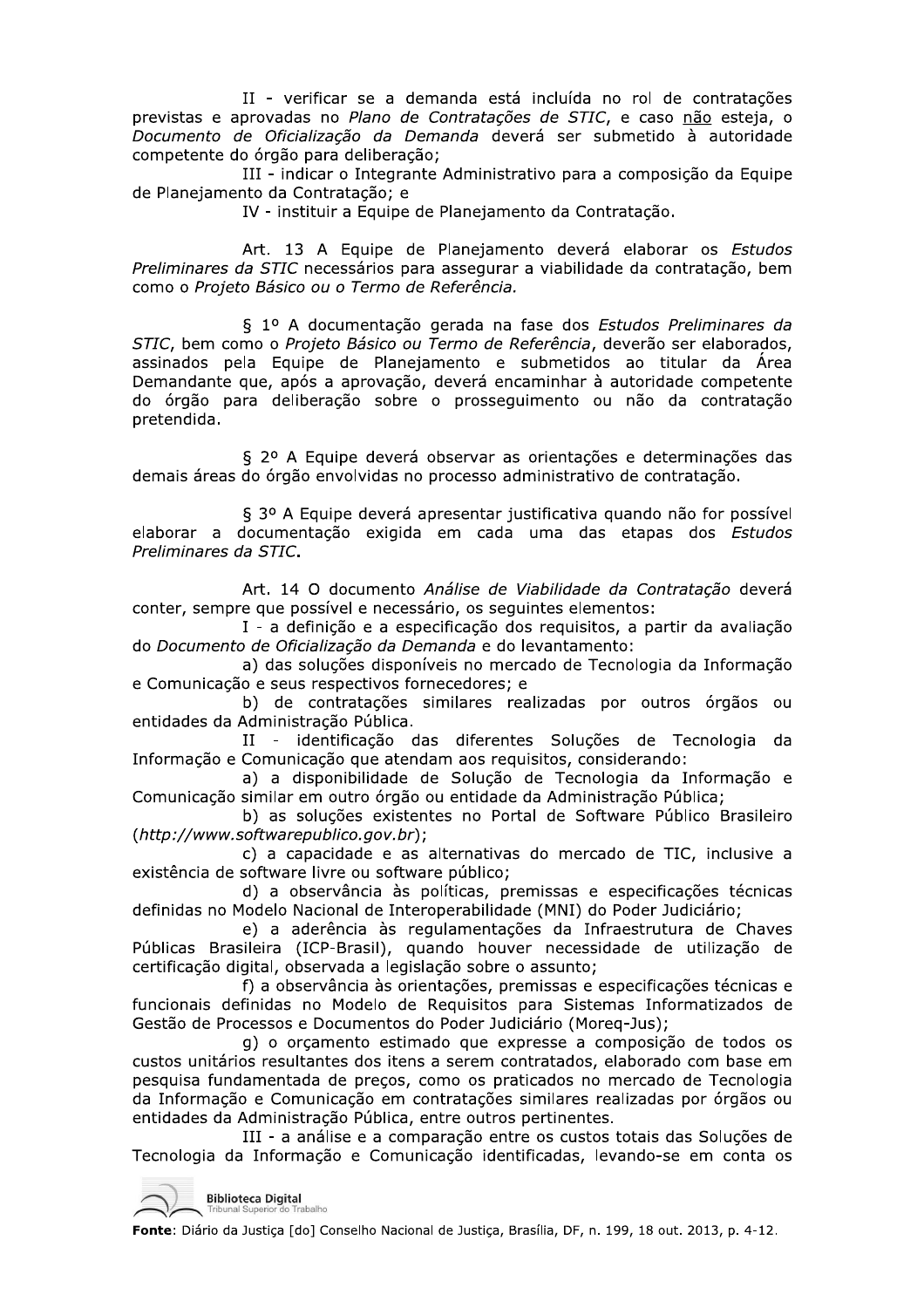valores de aquisição dos produtos, insumos, garantia e serviços complementares, quando necessários à contratação;

IV - a escolha da Solução de Tecnologia da Informação e Comunicação e a justificativa da solução escolhida, que contemple, no mínimo:

a) descrição sucinta, precisa, clara e suficiente da Solução de Tecnologia da Informação e Comunicação escolhida, indicando os bens e/ou serviços que a compõem;

b) alinhamento em relação às necessidades de negócio e requisitos tecnológicos;

c) identificação dos benefícios a serem alcançados com a solução escolhida em termos de eficácia, eficiência, economicidade e padronização;

d) relação entre a demanda prevista e a quantidade dos bens e/ou serviços a serem contratados.

V - a avaliação das necessidades de adeguação do ambiente do órgão para viabilizar a execução contratual, abrangendo, no mínimo:

a) infraestrutura tecnológica;

b) infraestrutura elétrica;

c) logística de implantação;

d) espaco físico;

e) mobiliário;

f) impacto ambiental.

Parágrafo único. A Análise de Viabilidade da Contratação deverá ser realizada nas prorrogações contratuais, ainda que, de contratos assinados anteriormente à publicação desta Resolução. Nesse caso, é obrigatória a observância do inciso II, alíneas ?a?, ?c?, ?q?, e inciso III do art.14.

Art. 15 O documento Sustentação do Contrato deverá conter, sempre que possível e necessário, os sequintes elementos:

I - os recursos materiais e humanos necessários à continuidade do objeto contratado;

II - a continuidade do fornecimento da Solução de Tecnologia da Informação e Comunicação em eventual interrupção contratual;

III - as atividades de transição contratual e de encerramento do contrato, que incluem, no mínimo a:

a) entrega de versões finais dos produtos alvos da contratação;

b) transferência final de conhecimentos sobre a execução e a manutenção da Solução de Tecnologia da Informação e Comunicação;

c) devolução de recursos materiais;

d) revogação de perfis de acesso;

e) eliminação de caixas postais.

IV - as regras para estratégia de independência do órgão com relação à empresa contratada, que contemplem, no mínimo:

a) a forma de transferência de conhecimento tecnológico nos casos de contratação de desenvolvimento de softwares sob encomenda no mercado de TIC:

b) os direitos de propriedade intelectual e autorais da Solução de Tecnologia da Informação e Comunicação, inclusive sobre os diversos produtos gerados ao longo do contrato, tais como a documentação, os modelos de dados e as bases de dados, justificando os casos em que tais direitos são exclusivos da empresa contratada.

Art. 16 O documento Estratégia para a Contratação deverá conter, sempre que possível e necessário, os sequintes elementos:

I - a natureza do objeto com a indicação dos elementos necessários para caracterizar o bem e/ou serviço a ser contratado;

II - o parcelamento do objeto com a demonstração da viabilidade ou

**Biblioteca Digital**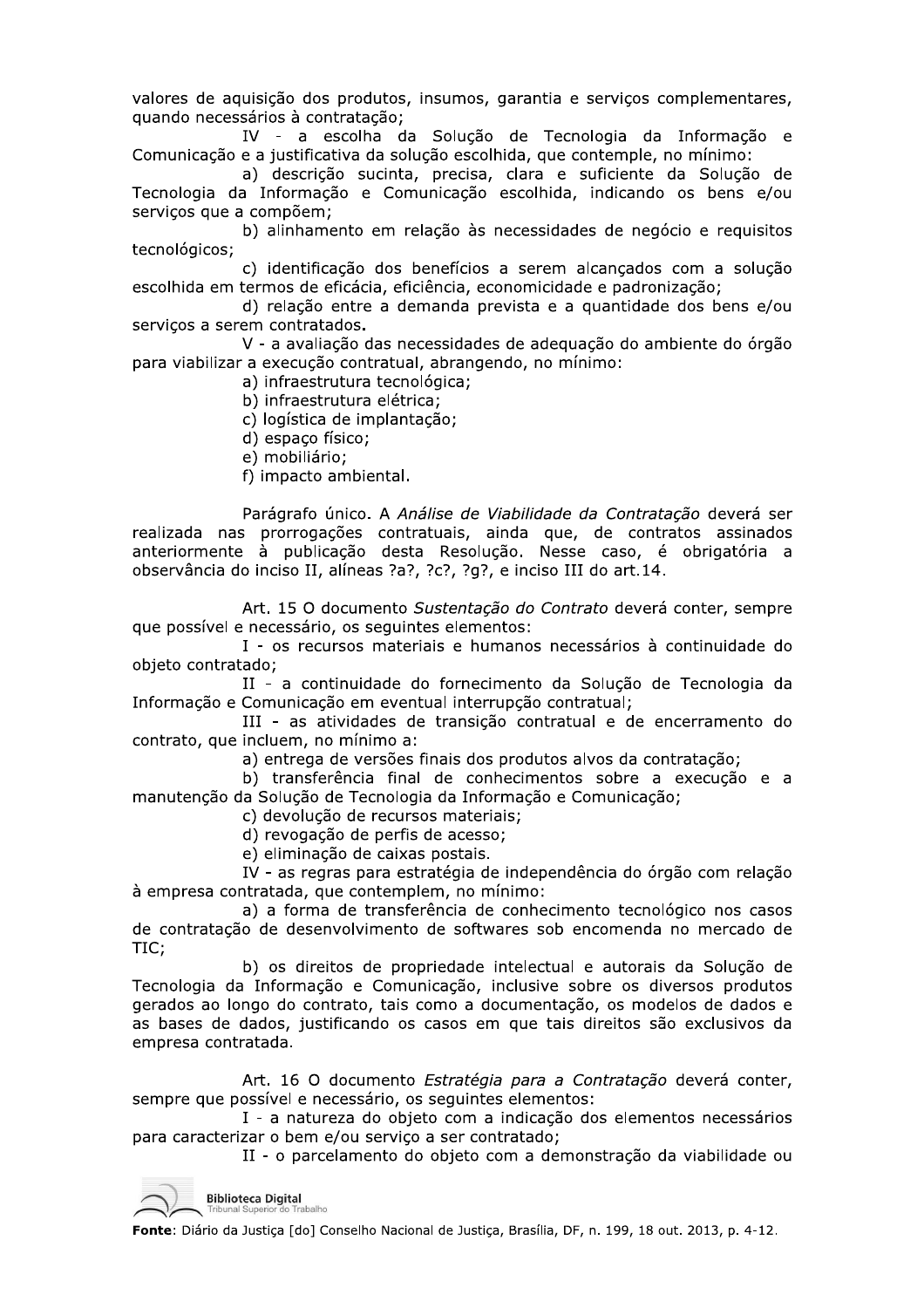não da divisão:

III - a adjudicação do objeto com a indicação e justificativa da forma escolhida, demonstrando se o objeto pode ser adjudicado a uma ou a várias empresas, se por itens ou por grupo de itens;

IV - a modalidade e o tipo de licitação com a indicação e a justificativa para as escolhas;

V - a classificação orçamentária com a indicação da fonte de recurso do orçamento do órgão previsto para atender a necessidade de contratação de Solução de Tecnologia da Informação e Comunicação demandada;

VI - a vigência com a indicação do prazo de garantia dos bens e/ou da prestação dos servicos contratados;

VII - a Equipe de Apoio à Contratação com a indicação de seus integrantes; e

VIII - a Equipe de Gestão da Contratação com a indicação de seus integrantes.

Art. 17. O documento Análise de Riscos deverá conter, sempre que possível e necessário, os sequintes elementos:

I - a identificação dos principais riscos que possam vir a comprometer o sucesso da contratação ou que emergirão caso a contratação não seja realizada;

II - a mensuração das probabilidades de ocorrência e dos danos potenciais relacionados a cada risco identificado;

III - a definição das ações previstas para reduzir ou eliminar as chances de ocorrência dos eventos relacionados a cada risco;

IV - a definição das ações de contingência a serem tomadas caso os eventos correspondentes aos riscos se concretizem; e

V - a definição dos responsáveis pelas ações de prevenção dos riscos e dos procedimentos de contingência.

# **CAPÍTULO V** DA ELABORACÃO DO PROJETO BÁSICO OU TERMO DE REFERÊNCIA

Art. 18 As contratações de Solução de Tecnologia da Informação e Comunicação deverão ser precedidas de encaminhamento do Projeto Básico ou Termo de Referência, pela Área Demandante, em consonância com os Estudos<br>Preliminares da STIC elaborados pela Equipe de Planejamento da Contratação, conforme estabelecido no art. 12 desta Resolução.

§ 1º O Projeto Básico ou Termo de Referência deverá conter os elementos necessários, suficientes e com detalhamento e precisão adequados para caracterizar o objeto, vedadas as especificações excessivas, irrelevantes ou desnecessárias que comprometam, restrinjam ou frustrem o caráter competitivo da licitação.

§ 2º O Projeto Básico ou Termo de Referência, bem como os Estudos Preliminares da STIC, assinados pela Equipe de Planejamento, deverão ser submetidos pela Área Demandante à Área Administrativa, que por sua vez os encaminharão às demais áreas do órgão envolvidas no processo administrativo de contratação.

§ 3º O Projeto Básico ou Termo de Referência deverá conter os seguintes elementos mínimos:

I - a definição do objeto com a descrição sucinta, precisa, clara e suficiente do que se pretende contratar;

II - a fundamentação da contratação dispondo, entre outros elementos pertinentes, sobre:

**Biblioteca Digital**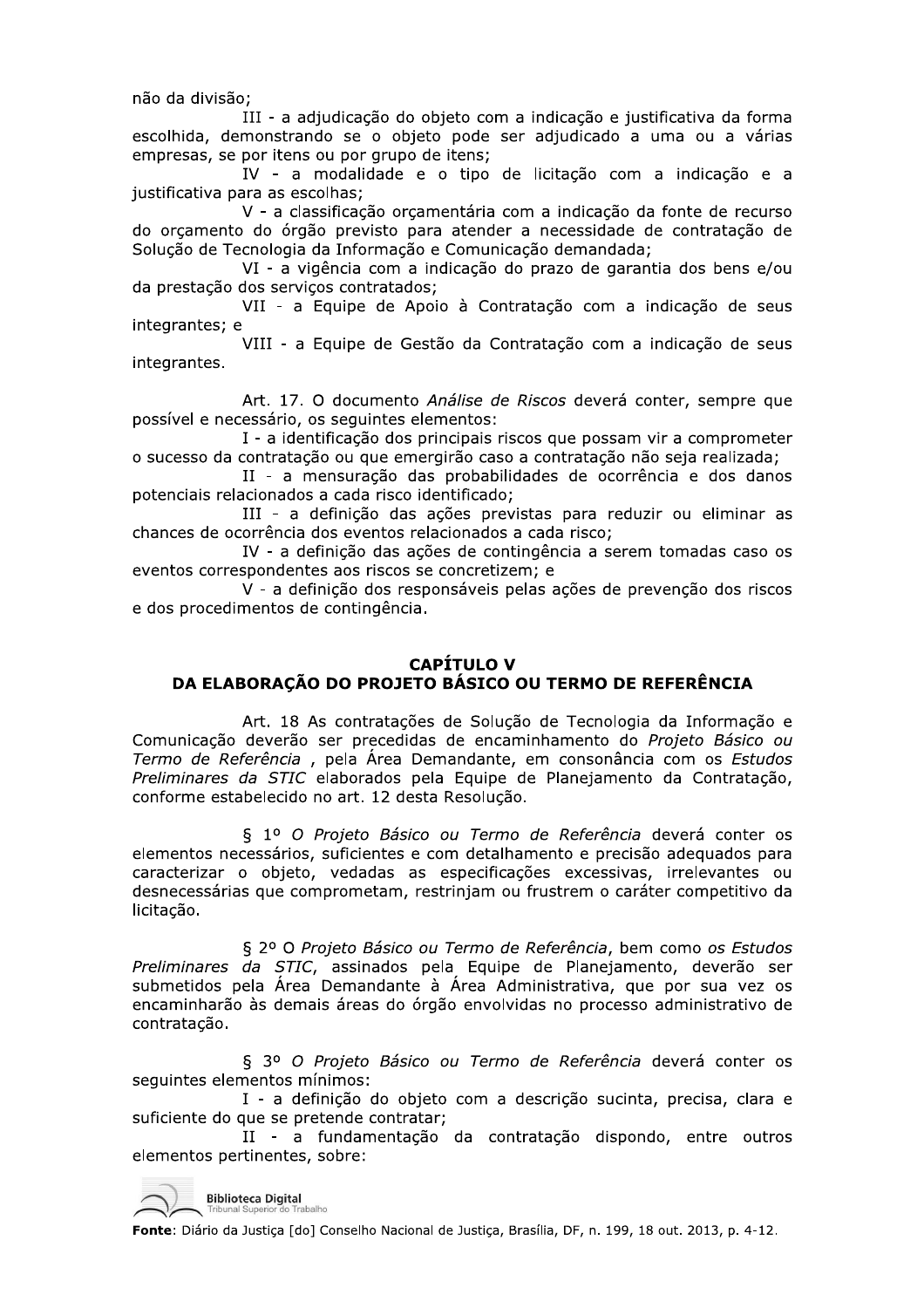a) a motivação da contratação;

b) os objetivos a serem alcancados por meio da contratação;

c) os benefícios diretos e indiretos resultantes da contratação;

d) o alinhamento entre a contratação e o Planejamento Estratégico do órgão ou de Tecnologia da Informação e Comunicação;

e) a referência aos Estudos Preliminares da STIC realizados, apontando para o documento ou processo administrativo de contratação que contém os referidos estudos;

f) a relação entre a demanda prevista e a quantidade de bens e/ou servicos a serem contratados, acompanhada dos critérios de medição utilizados, e de documentos e outros meios probatórios;

g) a análise de mercado de Tecnologia da Informação e Comunicação com o levantamento das soluções disponíveis e/ou contratadas por órgãos ou entidades da Administração Pública, seus respectivos valores, bem como a definição e a justificativa da escolha da solução;

h) a natureza do objeto com a indicação dos elementos necessários para caracterizar o bem e/ou serviço a ser contratado;

i) o parcelamento ou não dos itens que compõem a Solução de Tecnologia da Informação e Comunicação, desde que se mostre técnica e economicamente viável, com vistas a ampliar a competitividade sem perda de economia de escala, bem como a forma de adiudicação da contratação;

j) a forma e o critério de seleção do fornecedor com a indicação da modalidade e o tipo de licitação escolhidos, bem como os critérios de habilitação obrigatórios, os quais deverão ser estabelecidos, no mínimo, de acordo com os princípios da legalidade, razoabilidade e competitividade;

k) as informações acerca do impacto ambiental decorrente da contratação;

I) a conformidade técnica e legal do objeto com a indicação das normas técnicas e legais, caso existam, as quais a Solução de Tecnologia da Informação e Comunicação deverá estar aderente;

m) as obrigações contratuais que o órgão e a empresa contratada deverão observar.

III - a especificação técnica detalhada do objeto necessária para gerar os resultados pretendidos com a contratação, contendo os seguintes elementos mínimos:

a) o modelo de execução e de gestão do contrato, contendo a forma como será executado e gerido desde o início até o seu encerramento, propondo a descrição:

1) dos papéis a serem desempenhados pelos principais atores do órgão e da empresa envolvidos na contratação;

2) da dinâmica de execução com a definição de etapas, logística de implantação, cronogramas, entre outros pertinentes;

3) dos instrumentos formais de solicitação de fornecimento dos bens e/ou de prestação de serviços;

4) da forma de acompanhamento do atendimento aos prazos de garantia ou aos níveis mínimos de serviços exigidos;

5) da forma de comunicação e acompanhamento da execução do contrato entre o órgão e a empresa contratada;

6) da forma de recebimento provisório e definitivo, bem como de avaliação da qualidade dos bens e/ou serviços entregues;

7) da forma de pagamento dos bens e/ou serviços recebidos definitivamente;

8) da transferência de conhecimento de modo a minimizar a dependência técnica com a empresa contratada, incluindo os casos de interrupção, transição e encerramento do contrato;

9) dos direitos de propriedade intelectual e autorais dos produtos gerados por ocasião da execução do contrato, quando aplicáveis;

**Biblioteca Digital**